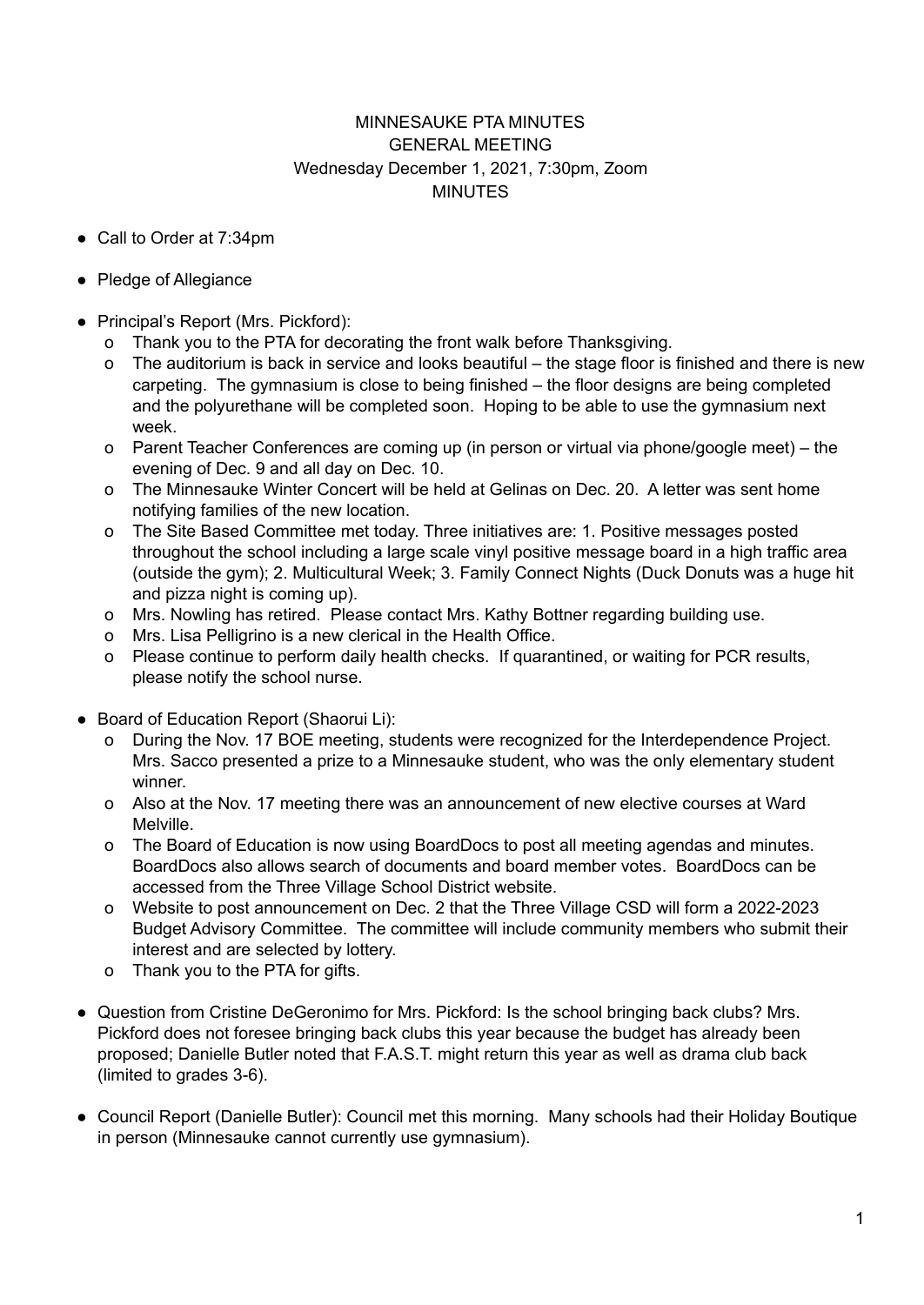- Holiday Boutique (Samantha Lodato): A flyer went home in backpacks last week with QR code, and login and password information. Will backpack orders or reach out to parents for pickup of larger orders.
- Prestige wrapping paper has been picked up.
- Treasurer's Report (Christy Geraci): Balance (as of Nov. 28) is \$25,672.17. Fundraisers have been successful (Duck Donuts, candles sale, Harvest Festival). The 6<sup>th</sup> Grade Committee did well with Trunk or Treat (almost \$3,000 profit). The 6<sup>th</sup> Grade Committee has also had some expenditures (for t-shirts and class gift, as well as administrative expenditures). More than \$2,000 have been collected in membership dues. Doing well so far.
- \*Motion to accept PTA Council Budget (posted on website): 1<sup>st</sup> Christine DeGeronimo; 2<sup>nd</sup> Leslie Dahl; motion carries.
- Membership Report (Traci Gross): There are 231 members as of today (12/1). Received October award from NYS PTA for being on target. Some parents are now signing up their children as student members (student email addresses are not submitted on MemberHub, so they won't get any notifications; parents who want to control their status can log in and make updates). Reach out to Traci Gross with any questions. Class Contacts are all paid.
- Correspondence (Leslie Dahl): No correspondence.

OLD BUSINESS (Danielle Butler):

- New Slate 2021-2022 President: Michelle Capobianco; Vice President: Danielle Butler; Treasurer: Christy Geraci; Recording Secretary: Elizabeth Simon; Corresponding Secretary: Leslie Dahl; VP, Membership: Traci Gross; VP, Finance: Christine DeGeronimo; VP, Technology: Kelly Javidi; Council Delegate: Monica Balsan.
- Recent Events:
	- o Reflections
	- o October Family Connect Night: Oct. 18
	- o Trunk or Treat: Thank you to Christine DeGeronimo, the 6<sup>th</sup> Grade Committee, Ali Mauser and Melissa Tunstead. Lights were provided by the Town of Brookhaven
	- o Harvest Festival
	- o Picture Retake Day: Retake proofs will be available this week
	- o November Family Connect Night, Nov. 16, DIY Duck Donut Decorating Kits Big success! Thank you

NEW BUSINESS (Michelle Capobianco and Danielle Butler):

- Holiday Boutique: Online Only, Nov. 22 Dec. 3 prestigefundraisinginc.com/holidayshop (username: prestige, Password: WINTER2021) - ongoing until Friday.
- Mrs. Woodruff has asked for gift card donations (by this Friday) for families in need.
- Holiday House Decorations Tour/Contest: Registration starts Dec. 10 for anyone in Minnesauke that wants to showcase their house and their decorating style. Displays need to be completed by Dec. 17 and then route sheet will be provided.